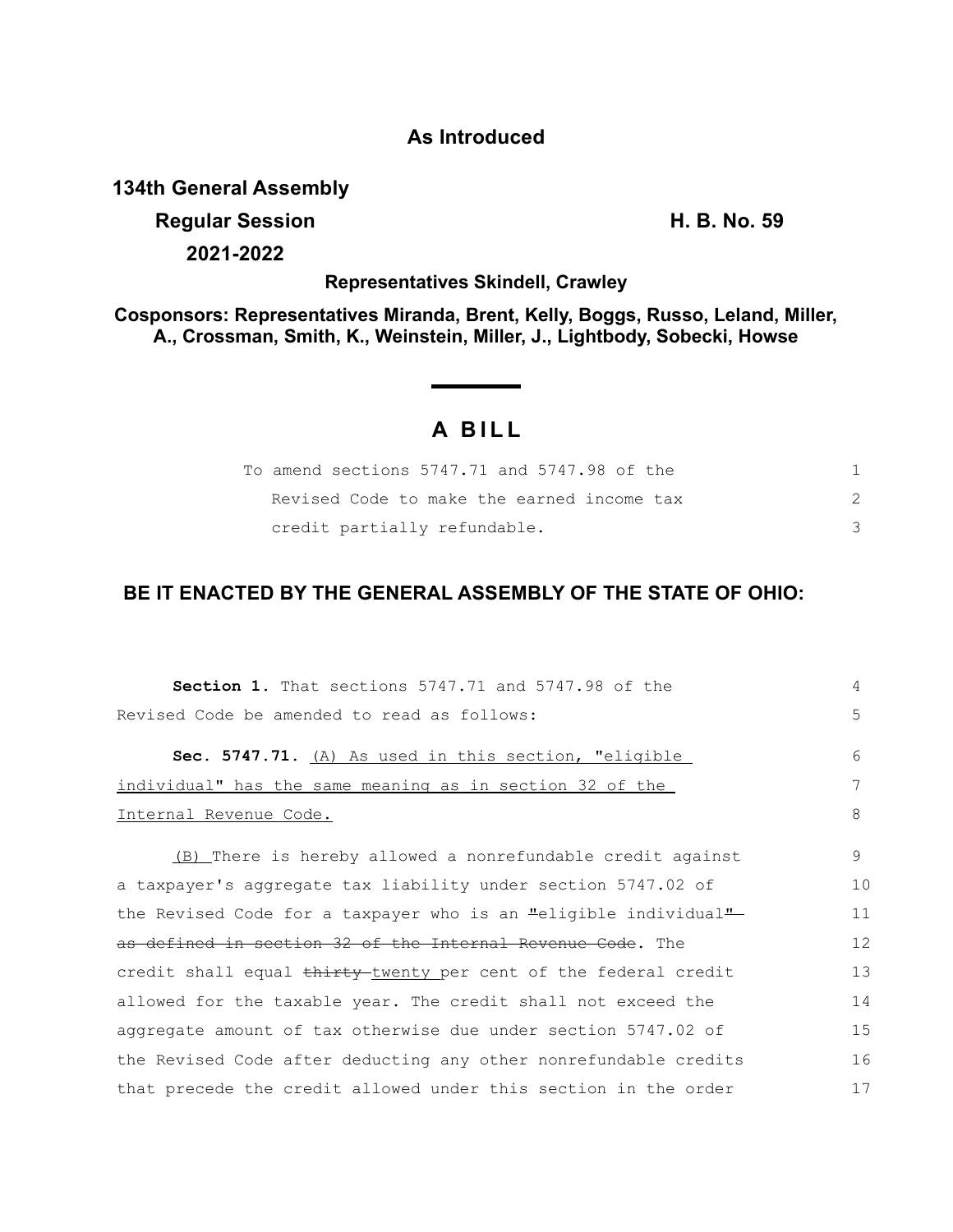| prescribed by section 5747.98 of the Revised Code.               | 18 |
|------------------------------------------------------------------|----|
| The credit shall be claimed in the order prescribed by           | 19 |
| section 5747.98 of the Revised Code.                             | 20 |
|                                                                  |    |
| (C) There is hereby allowed a refundable credit against a        | 21 |
| taxpayer's aggregate tax liability under section 5747.02 of the  | 22 |
| Revised Code for a taxpayer who is an eligible individual. The   | 23 |
| credit shall equal ten per cent of the credit allowed on the     | 24 |
| taxpayer's federal income tax return pursuant to section 32 of   | 25 |
| the Internal Revenue Code for the taxable year. The credit shall | 26 |
| be claimed in the order prescribed by section 5747.98 of the     | 27 |
| Revised Code. If the credit authorized by this division exceeds  | 28 |
| the aggregate amount of tax otherwise due after deducting all    | 29 |
| other credits in that order, the excess shall be refunded to the | 30 |
| taxpayer.                                                        | 31 |
| Sec. 5747.98. (A) To provide a uniform procedure for             | 32 |
| calculating a taxpayer's aggregate tax liability under section   | 33 |
| 5747.02 of the Revised Code, a taxpayer shall claim any credits  | 34 |
| to which the taxpayer is entitled in the following order:        | 35 |
|                                                                  |    |
| Either the retirement income credit under division (B) of        | 36 |
| section 5747.055 of the Revised Code or the lump sum retirement  | 37 |
| income credits under divisions (C), (D), and (E) of that         | 38 |
| section;                                                         | 39 |
| Either the senior citizen credit under division (F) of           | 40 |
| section 5747.055 of the Revised Code or the lump sum             | 41 |
| distribution credit under division (G) of that section;          | 42 |
| The dependent care credit under section 5747.054 of the          | 43 |
| Revised Code;                                                    | 44 |
|                                                                  |    |
| The credit for displaced workers who pay for job training        | 45 |
| under section 5747.27 of the Revised Code;                       | 46 |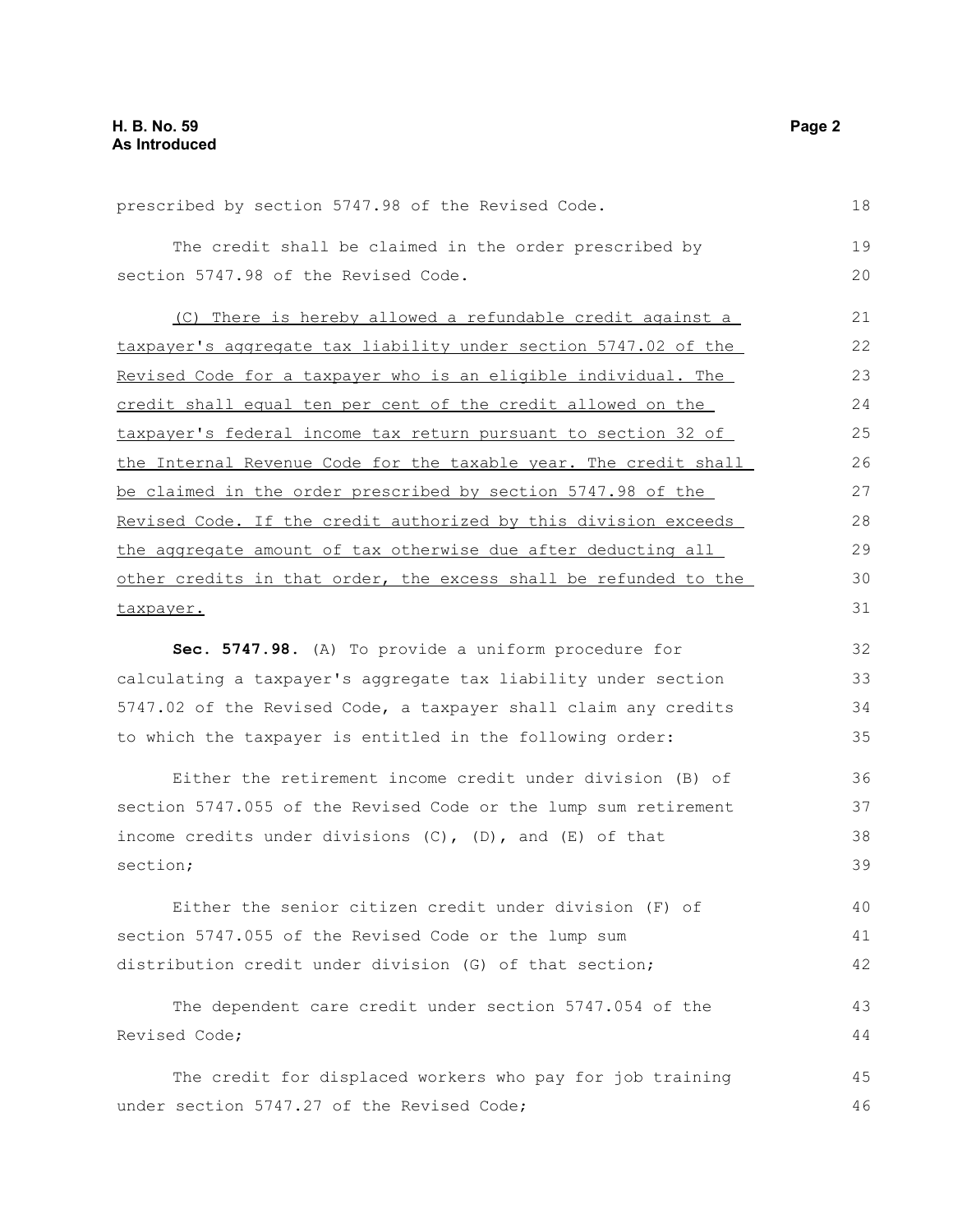| The campaign contribution credit under section 5747.29 of  | 47 |
|------------------------------------------------------------|----|
| the Revised Code;                                          | 48 |
| The twenty-dollar personal exemption credit under section  | 49 |
| 5747.022 of the Revised Code;                              | 50 |
| The joint filing credit under division (G) of section      | 51 |
| 5747.05 of the Revised Code;                               | 52 |
| The nonrefundable earned income credit under division (B)  | 53 |
| of section 5747.71 of the Revised Code;                    | 54 |
| The credit for adoption of a minor child under section     | 55 |
| 5747.37 of the Revised Code;                               | 56 |
| The nonrefundable job retention credit under division (B)  | 57 |
| of section 5747.058 of the Revised Code;                   | 58 |
| The enterprise zone credit under section 5709.66 of the    | 59 |
| Revised Code;                                              | 60 |
| The credit for purchases of qualifying grape production    | 61 |
| property under section 5747.28 of the Revised Code;        | 62 |
| The small business investment credit under section 5747.81 | 63 |
| of the Revised Code;                                       | 64 |
| The nonrefundable lead abatement credit under section      | 65 |
| 5747.26 of the Revised Code;                               | 66 |
| The opportunity zone investment credit under section       | 67 |
| 122.84 of the Revised Code;                                | 68 |
| The enterprise zone credits under section 5709.65 of the   | 69 |
| Revised Code;                                              | 70 |
| The research and development credit under section 5747.331 | 71 |
| of the Revised Code;                                       | 72 |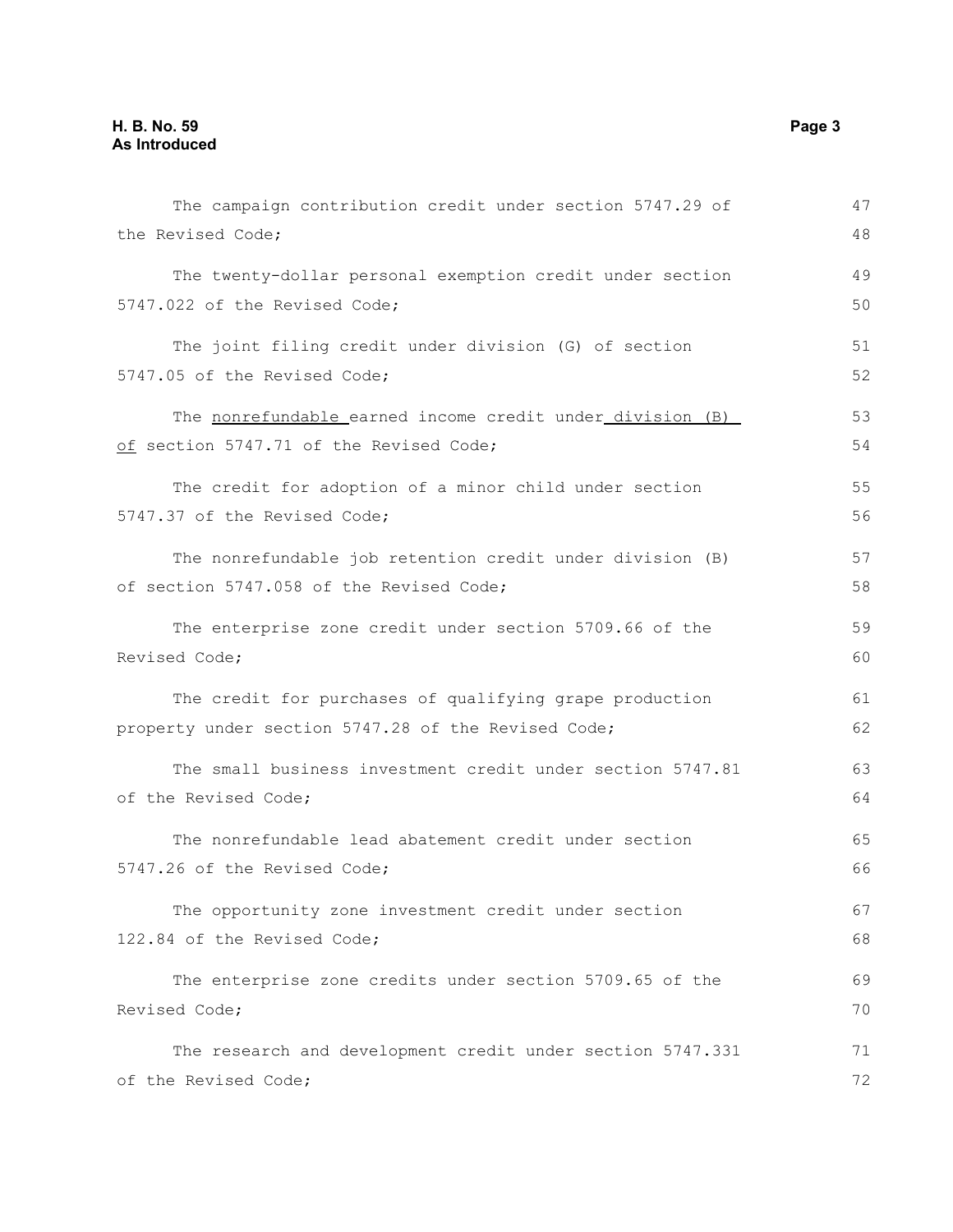| The credit for rehabilitating a historic building under          | 73 |
|------------------------------------------------------------------|----|
| section 5747.76 of the Revised Code;                             | 74 |
| The nonresident credit under division (A) of section             | 75 |
| 5747.05 of the Revised Code;                                     | 76 |
| The credit for a resident's out-of-state income under            | 77 |
| division (B) of section 5747.05 of the Revised Code;             | 78 |
| The refundable motion picture and broadway theatrical            | 79 |
| production credit under section 5747.66 of the Revised Code;     | 80 |
| The refundable jobs creation credit or job retention             | 81 |
| credit under division (A) of section 5747.058 of the Revised     | 82 |
| Code;                                                            | 83 |
| The refundable credit for taxes paid by a qualifying             | 84 |
| entity granted under section 5747.059 of the Revised Code;       | 85 |
| The refundable credits for taxes paid by a qualifying            | 86 |
| pass-through entity granted under division (I) of section        | 87 |
| 5747.08 of the Revised Code;                                     | 88 |
| The refundable credit under section 5747.80 of the Revised       | 89 |
| Code for losses on loans made to the Ohio venture capital        | 90 |
| program under sections 150.01 to 150.10 of the Revised Code;     | 91 |
| The refundable credit for rehabilitating a historic              | 92 |
| building under section 5747.76 of the Revised Code;              | 93 |
| The refundable earned income credit under division (C) of        | 94 |
| section 5747.71 of the Revised Code.                             | 95 |
| (B) For any credit, except the refundable credits                | 96 |
| enumerated in this section and the credit granted under division | 97 |
| (H) of section 5747.08 of the Revised Code, the amount of the    | 98 |
| credit for a taxable year shall not exceed the taxpayer's        | 99 |